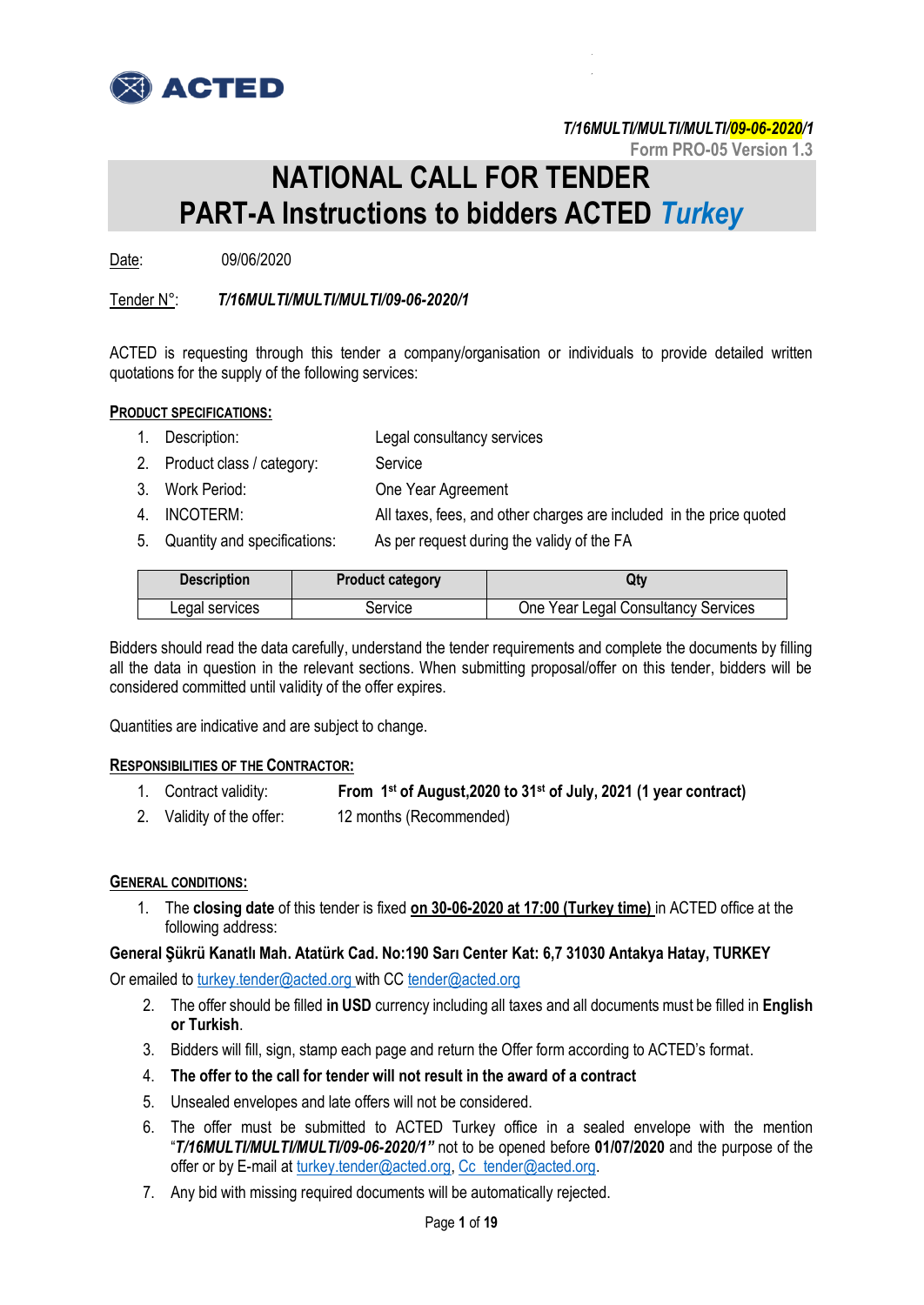

- 8. For all inquiries regarding this tender, please contact not later than **29/06/2020 at 17:00 local time** by Email at [turkey.tender@acted.org](mailto:turkey.tender@acted.org) C[c tender@acted.org.](mailto:tender@acted.org)
- 9. All bidders interested in participating in the tender opening session, can send an email to **turkey.tender@acted.org** with CC **tender@acted.org**
- 10. To ensure that funds are used exclusively for humanitarian purposes and in accordance with donors' compliance requirements, all contract offers are subject to the condition that contractors do not appear on anti-terrorism lists, in line with ACTED's anti-terrorism policy. To this end, ACTED reserves the right to carry out anti-terrorism checks on contractor, its board members, staff, volunteers, consultants, financial service providers and sub-contractor.

### **SPECIFIC CONDITIONS:**

1. A supplier will be selected based on the selection criteria from the table below (with a maximum score of 100). The Scoring Method will be based on the submitted bid and the highest scoring suppliers will be invited for interview ahead of selection.

|                    |                                                                       |              | <b>MAXIMUM</b>   |
|--------------------|-----------------------------------------------------------------------|--------------|------------------|
| <b>CRITERIA</b>    | <b>SCORING METHOD</b>                                                 | <b>SCORE</b> |                  |
|                    |                                                                       |              | <b>AVAILABLE</b> |
| <b>PRICE</b>       | The cheapest bid (meeting all specifications) will receive a score of |              | 50               |
|                    | 50, all other bids will be scored proportionally against this price   |              |                  |
|                    | Up to 30 points can be awarded based on the quality of requested      |              |                  |
|                    | services                                                              |              |                  |
| <b>QUALITY</b>     | Case study will be conducted by ACTED in English with the             |              | 30               |
|                    | bidders.                                                              |              |                  |
|                    | Up to 20 points can be awarded for suppliers with a demonstrated      |              |                  |
|                    | good record of delivery with national and/or international NGOs and   |              |                  |
|                    | experience in the humanitarian sector                                 |              |                  |
|                    | Max score will be awarded who has provided last                       |              |                  |
|                    | 4 last experiences with good                                          | 20           |                  |
|                    | feedback                                                              |              |                  |
| <b>RELIABILITY</b> | 3 last experiences with good                                          | 15           | 20               |
|                    | feedback                                                              |              |                  |
|                    | 2 last experiences with good                                          | 10           |                  |
|                    | feedback                                                              |              |                  |
|                    | 1 last experience with good                                           | 5            |                  |
|                    | feedback                                                              |              |                  |
|                    | No experience provided                                                | 0            |                  |

- 2. Each bid shall include a unique company name, representative, signature, phone number, and email address. Any similarities could result in rejecting the bid (**Compulsory**).
- 3. Company Stamps should be unique, and the company name should be included in the Stamp, and any information contained in the stamp should be unique to the company submitting the offer.
- 4. The answers to this tender should include the following elements:
- $\triangleright$  A written offer form as per ACTED template attached including all the service specifications, the price per unit and any additional price, and total price, inclusive all TAX. Offer form must be signed and stamped. (**Compulsory**).
- $\triangleright$  Other tender documents including instructions to bidders, bidder's questionnaire, bidder's ethical declaration,bidder's checklist and Terms of Reference (Annex A). All documents must be signed and stamped and initialled at each page. (**Compulsory)**
- A copy of the supplier legal representative ID (**Compulsory**).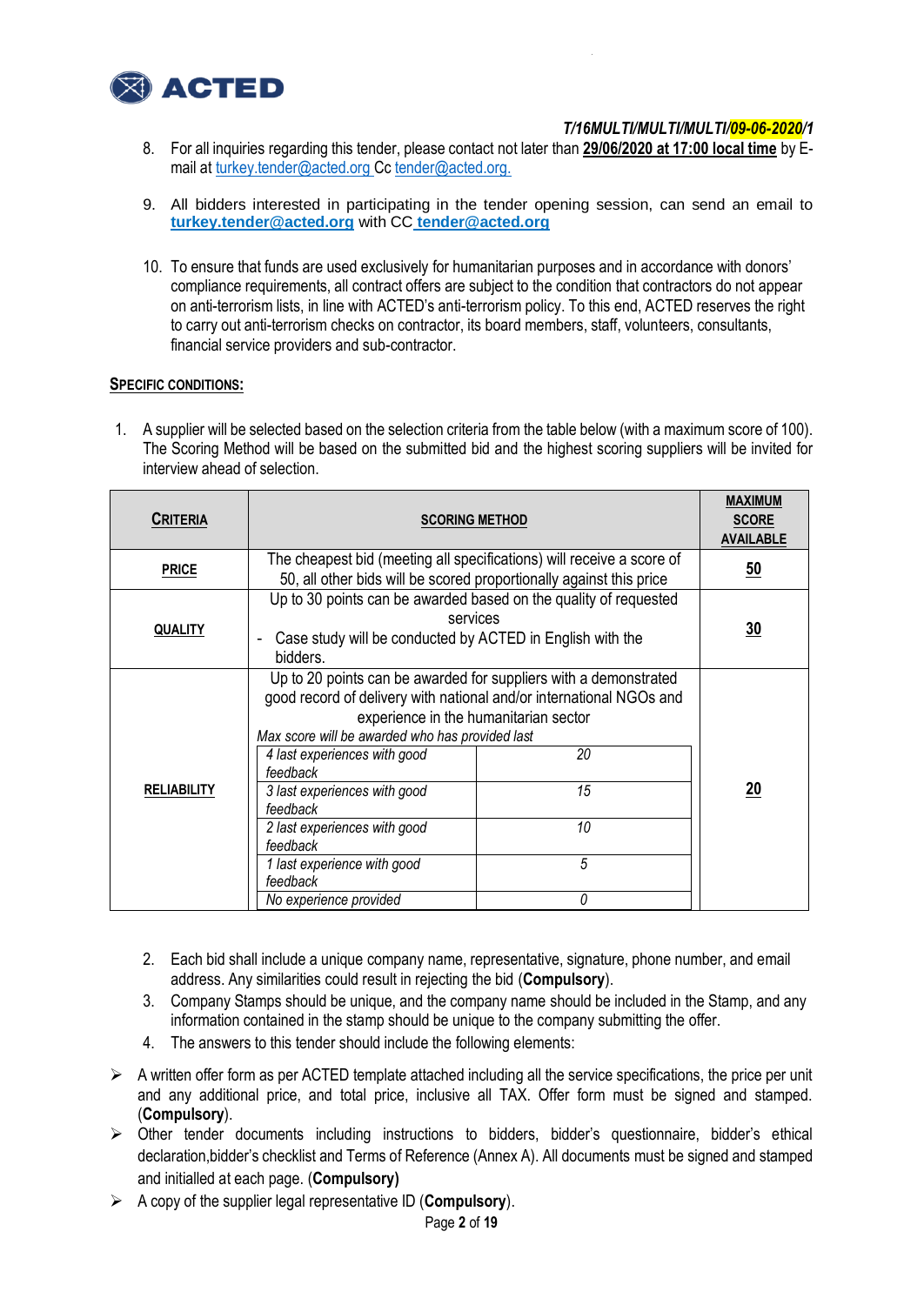

- Bidder past performance and reference list (**Strongly Recommended**)
- Consent Letter is attached, filled, signed and stamped by the supplier. **(Strongly recommended)**

### THE OFFER WILL NOT BE CONSIDERED ELIGIBLE IF:

- White ink or price correction by hand is used.
- All papers are not signed and stamped.
- Electronic stamp and signature are used

*NOTE: ACTED adopts a zero tolerance approach towards corruption and is committed to respecting the highest standards in terms of efficiency, responsibility and transparency in its activities. In particular, ACTED has adopted a participatory approach to promote and ensure transparency within the organization and has set up a Transparency focal point (Transparency Team supervised by the Director of Audit and Transparency) via a specific e-mail address. As such, if you witness or suspect any unlawful, improper or unethical act or business practices (such as soliciting, accepting or attempting to provide or accept any kickback) during the tendering process, please send an e-mail to transparency@acted.org.*

| Company's Name:             |  |
|-----------------------------|--|
| Representative's name:      |  |
| Representative's signature: |  |
| Date:                       |  |
| Stamp                       |  |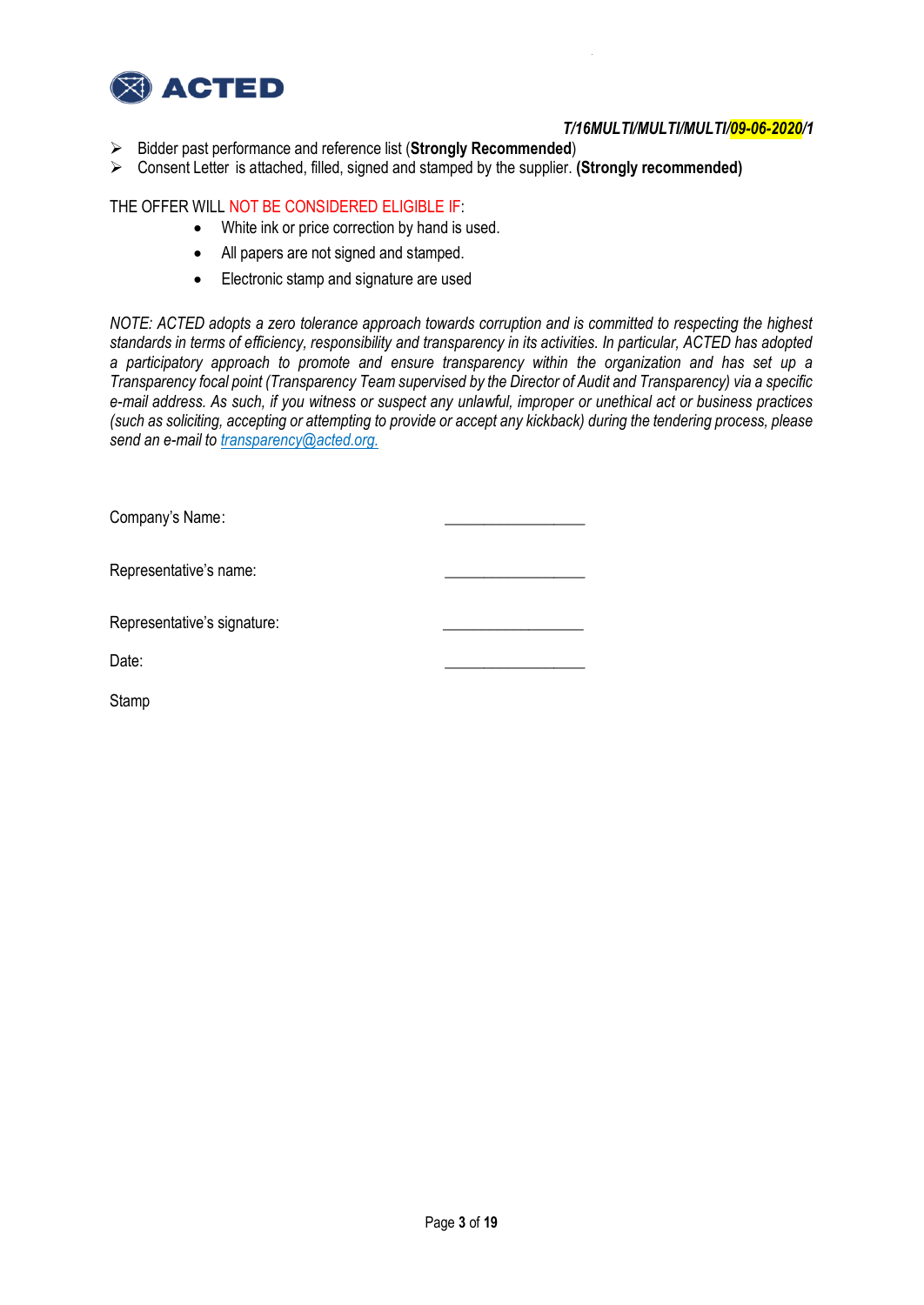

**Form PRO-06 Version 1.3**

# **PART-B OFFER FORM– ACTED TURKEY**

Date:

Tender N°: *T/16MULTI/MULTI/MULTI/09-06-2020/1*

# **To be Filled by Bidder (COMPULSORY)**

# **Details of Bidding Company:**

| 1. |    | Company Name:                             |                                                   |  |
|----|----|-------------------------------------------|---------------------------------------------------|--|
| 2. |    | Company Authorized Representative Name: ( |                                                   |  |
| 3. |    | Company Registration No:                  |                                                   |  |
|    |    |                                           | No/Country/ Ministry                              |  |
| 4. |    | <b>Company Specialization:</b>            |                                                   |  |
| 5. |    | Mailing Address:                          |                                                   |  |
|    |    |                                           | Country/Governorate. /City/St name/Shop-Office No |  |
|    | a. | Contact Numbers: (Land Line:              | Mobile No:                                        |  |
|    | b. | E-mail Address:                           |                                                   |  |

I undersigned \_\_\_\_\_\_\_\_\_\_\_\_\_\_\_\_\_\_\_\_\_\_\_\_, agree to provide ACTED, non-profit NGO, with items answering the following specifications, according to the general conditions and responsibilities that I engage myself to follow.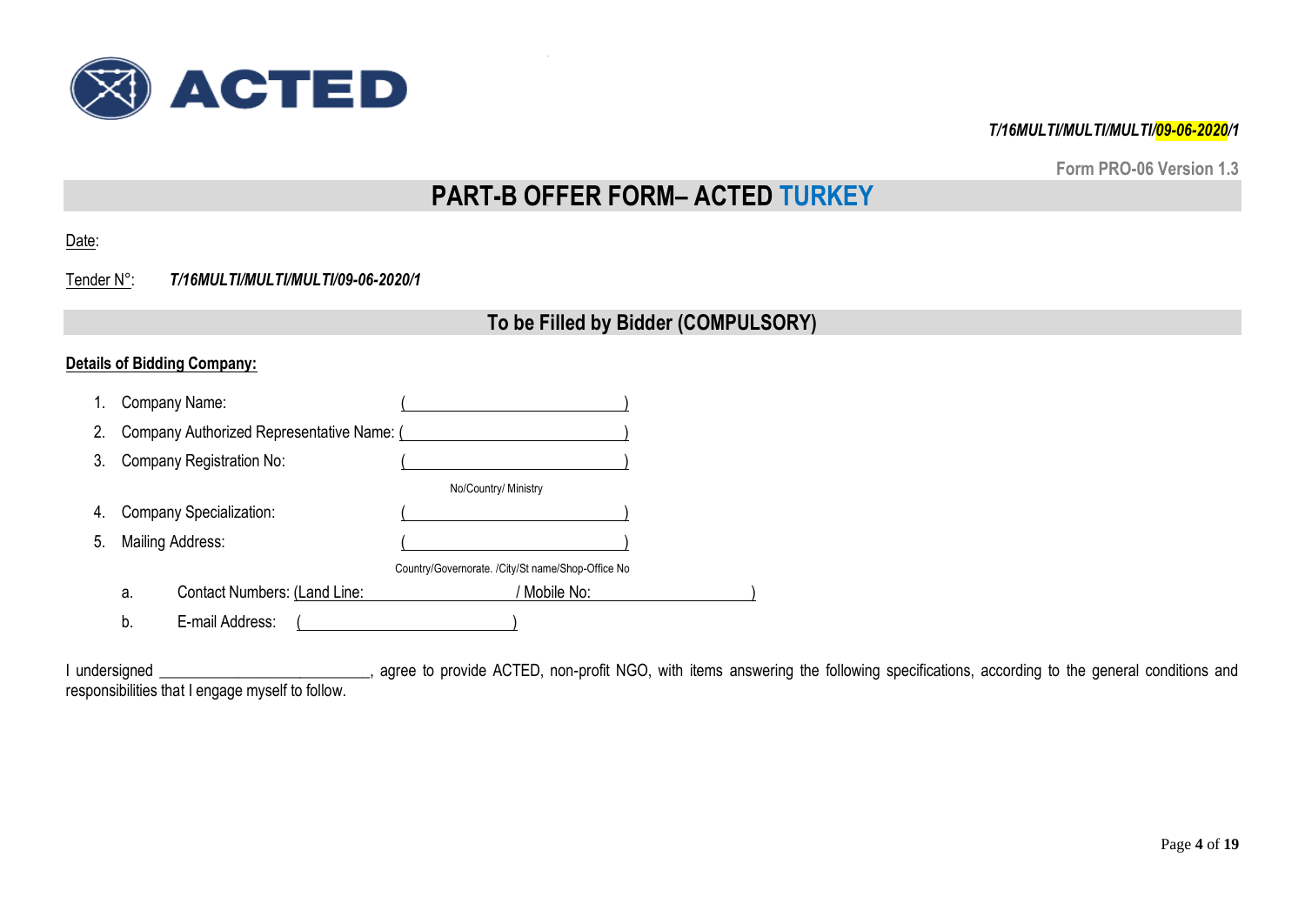

#### **PLEASE COMPLETE THE FOLLOWING TABLE:**

| <b>No</b> | <b>Description</b>                | Qty | Unit  | Unit Price USD including all taxes | <b>Total Price USD including all taxes</b> | <b>Supplier's Comments</b> |
|-----------|-----------------------------------|-----|-------|------------------------------------|--------------------------------------------|----------------------------|
|           | <b>Legal Consultancy Services</b> |     | month |                                    |                                            |                            |
| 2         | Legal Services                    |     | Case  |                                    |                                            |                            |

NOTE: ALL OTHER EXPENSES SUCH AS TRAVEL, ACCOMMODATION AND FLIGHT COSTS, DISBURSEMENTS, PHOTOCOPYING, COURIERS, LEGAL/ADMINISTRATIVE FEES, BANK WIRE CHARGES FOR RECEIPTS AND REMITTANCES, AND *PAYMENTS MADE ON BEHALF OF ACTED. ANY EXPENSES WILL BE CHARGED IN ADDITION TO FEES AND WILL BE ITEMISED AND DOCUMENTED SEPARATELY ON ANY INVOICE.*

Quantities are indicative and are subject to change.

### **BIDDER'S COMMENTS/REMARKS:**

**1. 2.**

### **DELIVERY CONDITIONS GUARANTEED BY THE BIDDER:**

................................................. Days for 100% of the services

### **BIDDER'S TERMS AND CONDITIONS:**

- 1. Validity of the offer: \_\_\_\_\_\_\_\_\_\_\_\_\_\_\_\_\_\_\_\_\_\_\_ **(recommended: 12 months or more)**
- 2. Terms of payment: \_\_\_\_\_\_\_\_\_\_\_\_\_\_\_\_\_\_\_\_\_\_\_ **(recommended: monthly basis)**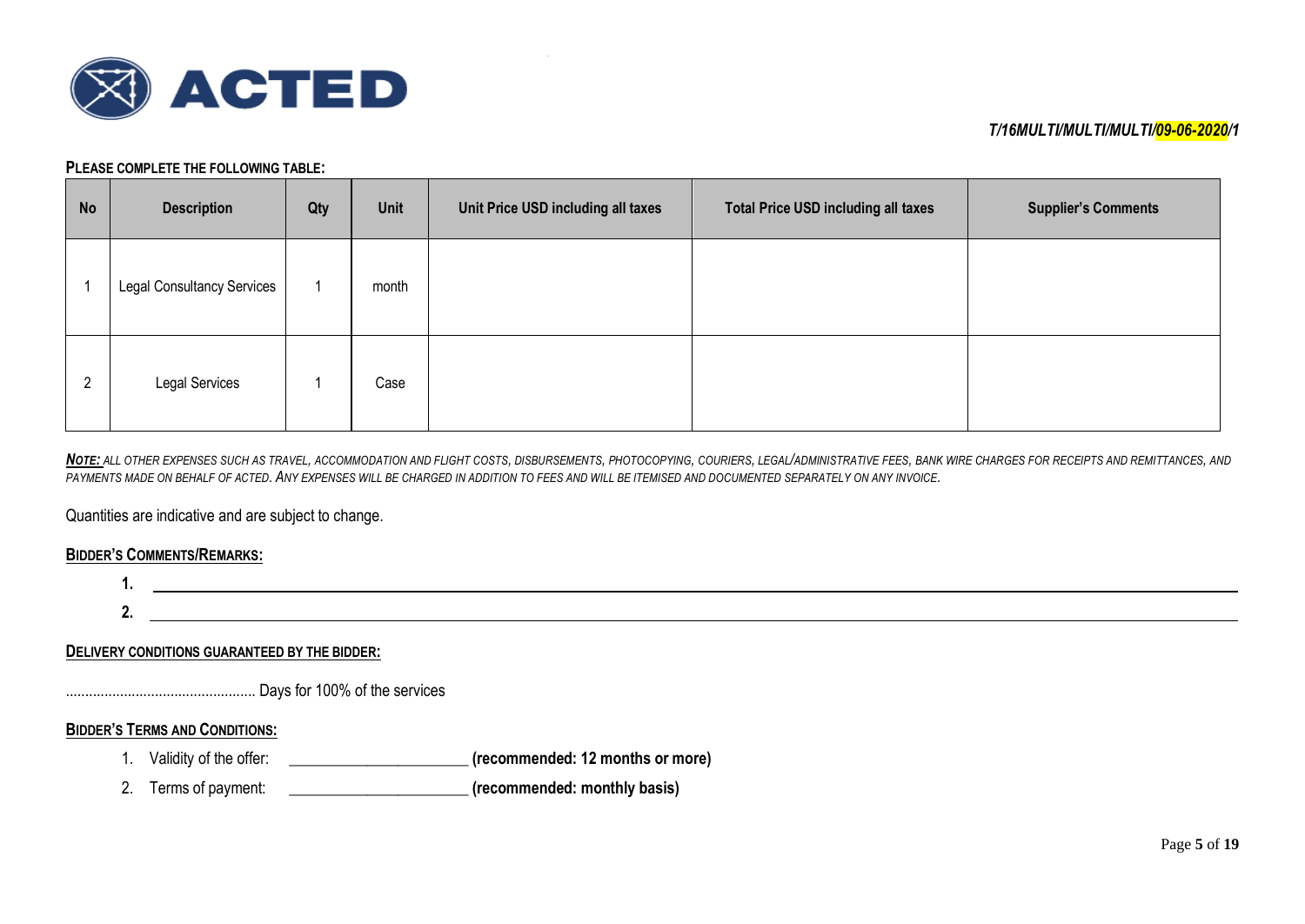

Name of Bidder's Authorized Representative: \_\_\_\_\_\_\_\_\_\_\_\_\_\_\_\_\_\_\_\_\_\_\_\_

Authorized signature and stamp:

Date: \_\_\_\_\_\_\_\_\_\_\_\_\_\_\_\_\_\_\_\_\_\_\_\_

*NB: in case of Request for Tender, please attach the service proposal to the present offer form*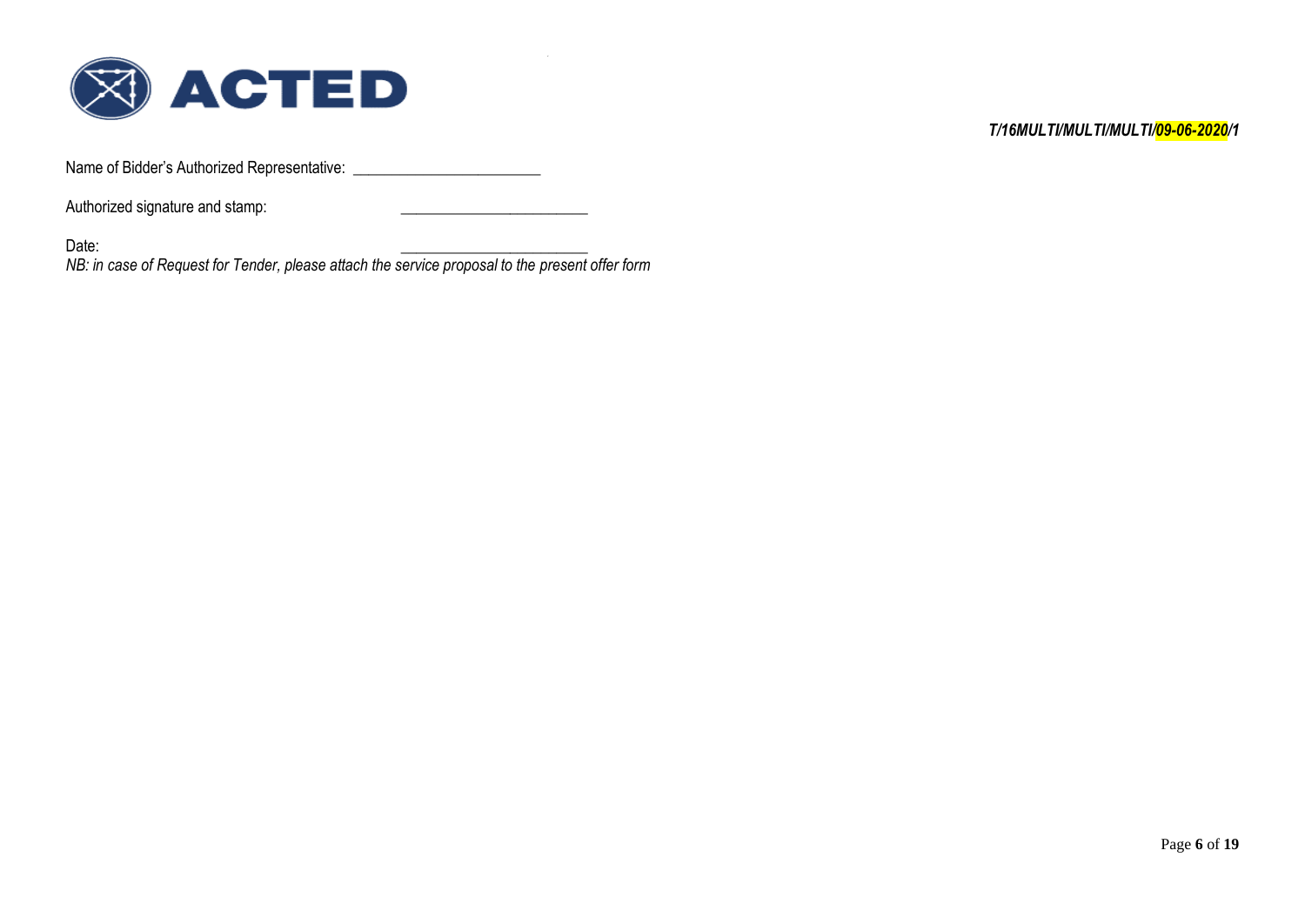

# **Terms of Reference Legal Consultancy Services Antakya-Turkey**

### **1. About ACTED**

ACTED is a French humanitarian NGO, founded in 1993, which supports vulnerable populations, affected by humanitarian crises worldwide. ACTED provides continued support to vulnerable communities by ensuring the sustainability of post-crisis interventions and engaging long-term challenges facing our target populations, in order to break the poverty cycle, foster development and reduce vulnerability to disasters. Our interventions seek to cover the multiple aspects of humanitarian and development crises through a multidisciplinary approach which is both global and local, and adapted to each context. Our 3,300 staff are committed to responding to emergencies worldwide, to supporting recovery and rehabilitation, towards sustainable development.

Our teams in the field implement some 340 projects in 34 countries covering the following sectors: emergency relief, food security, access to health, education and training, economic development, microfinance, advocacy, institutional support, regional dialogue and cultural promotion. Based on considerable experience addressing the needs and situations of vulnerable communities, ACTED contributes to the international agenda towards reaching the Millennium Development Goals, through a wide range of partnerships, innovative initiatives, and campaigns.

### **2. Objectives of the service**

Selected Legal Consultant company/organization will be in charge of assisting ACTED Turkey on legal matters and assist counseling on representative office and association law rules.

### **3. Service Requirements**

- Advise senior management in Turkey on legal matters and assist counselling on representative office and association law rules
- Providing legal services including but not limited to the review and preparation of legal documents, including conventions and Memorandum of Understanding on Turkish law, providing legal advice with legal personnel at the headquarters of ACTED, as well as assisting issues related to various documents and related transactions.
- Review contracts and provide legal advice to ACTED about all matters related to contractual agreements signed or to be signed between ACTED and third parties including, but not limited to, labor contracts, procurement contract for works and supplies, service agreements, rental agreements of offices and residential apartments, framework agreements and memoranda of understanding
- Conduct legal research and draft legal memorandum, with special emphasis on associations law, law of obligations, labour law, social security insurance law, humanitarian law, medical law, foreigners and international protection law, temporary protection, real estate law, procurement law, tax law, commercial transactions, regulatory licensing, basic customs procedures, and compliance matters
- Draft court documents, attend court hearings when necessary, follow up litigation and debt collection proceedings in-house or via external legal counsel, and provide regular updates to senior management
- Follow up with correspondence, documents, approvals, licenses, and license renewals with government bodies;
- Minimize the organization's legal exposure and proactively achieve legal compliance by regularly reviewing new legislation, regulations and administrative decrees related to the organization's programs and sending regulatory updates to senior management
- Closely work with all key staff in Turkey to identify operational and contractual risks, and advise all departments in Turkey on Turkish legal risk control and mitigation strategies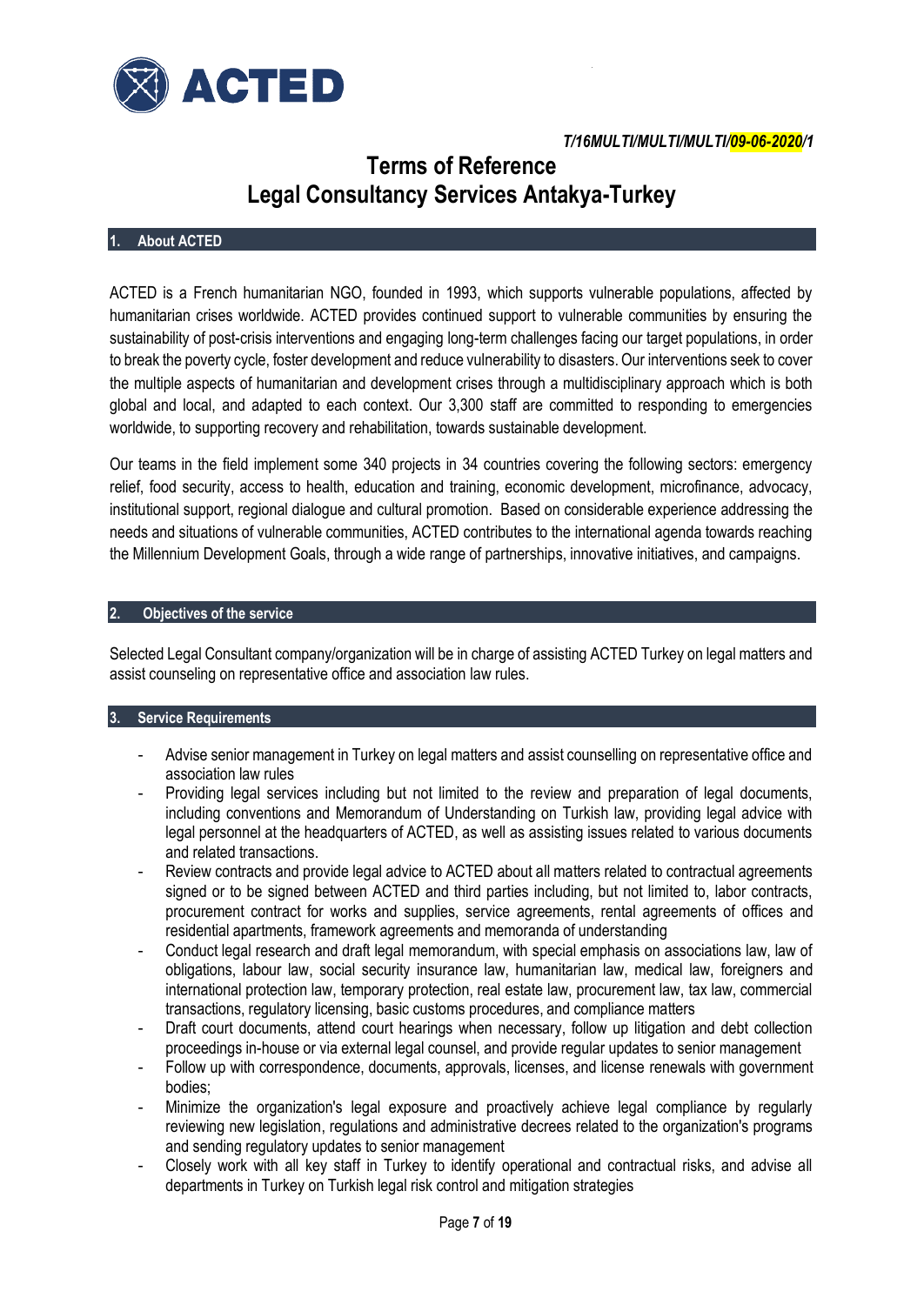

- Research, review, amend and draft various human resource and employment policies, procedures and templates to ensure that the human resources procedures are in compliance with all laws and regulations;
- Maintain a positive image of ACTED in dealing with relevant ministries and officials while diplomatically and effectively negotiating desired outcomes for the country program
- Develop, conduct and manage regulatory compliance training programs for senior management in Turkey, human resources, procurement, logistics, and other departments in Turkey to best ensure compliance with Turkish law and protection of ACTED's interests in all transactions
- Assist in translation and proof-reading of legal texts.

### **4. Qualification**

ACTED will consider Legal Consultant company/organization with the following qualifications:

- Must be able to communicate and do reporting in English.
- Knowledge on representative agencies work and associations law in humanitarian sector
- Experience and good knowledge on Turkish labour law
- Knowledge and capability to follow up necessary procedures at governmental agencies on other law issues such as foreigners and international protection law, temporary protection, real estate law, procurement law, tax law, commercial transactions, regulatory licensing, basic customs procedures, and, license renewals, renewals of authorized signatures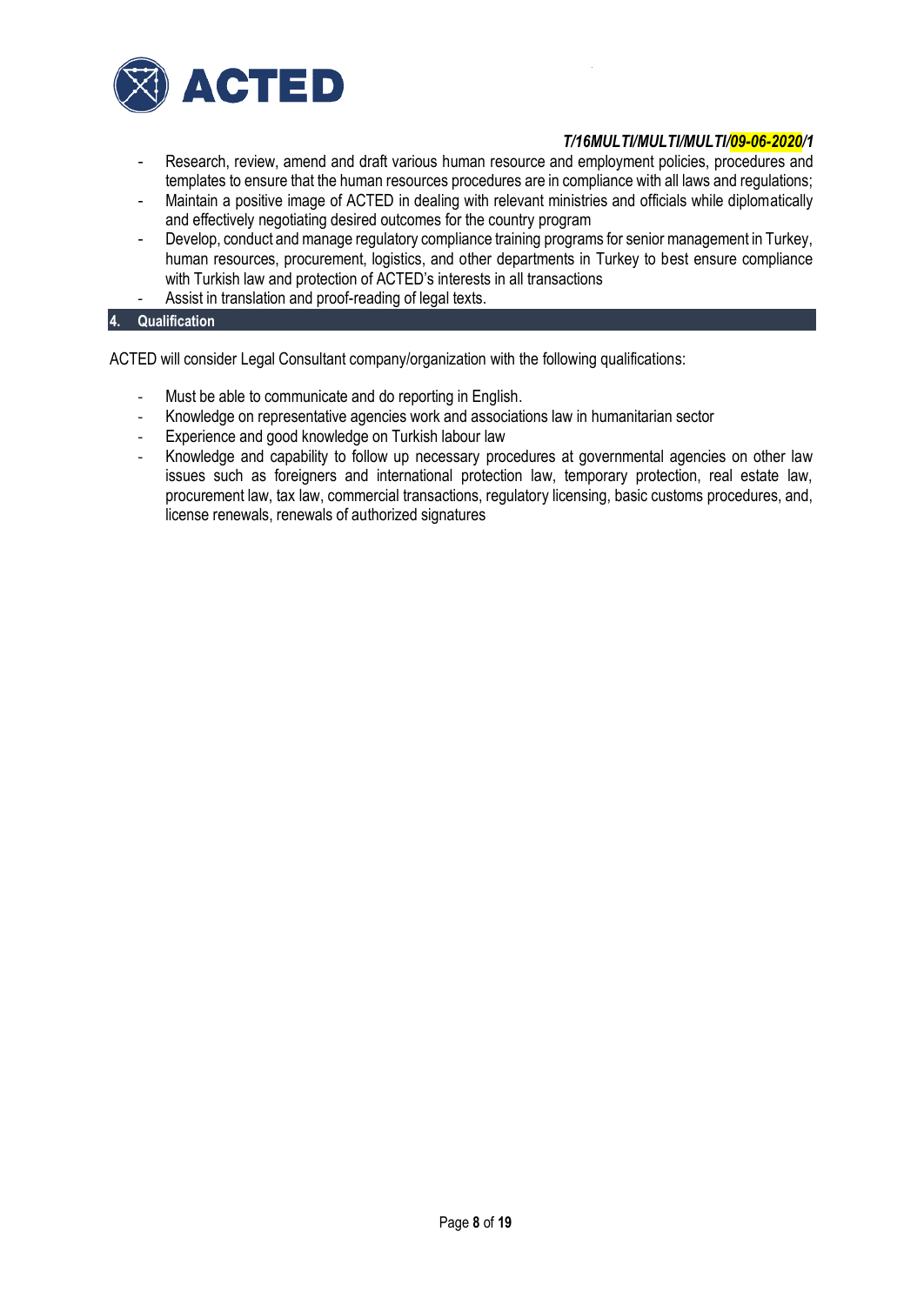

**Form PRO-06-01 Version 1.3**

# **BIDDER'S QUESTIONNAIRE ACTED TURKEY**

Date:

# TENDER N°: T/16MULTI/MULTI/MULTI/09-06-2020/1

| <b>PART I: INFORMATION</b>                                                                                                |                                    |  |  |  |
|---------------------------------------------------------------------------------------------------------------------------|------------------------------------|--|--|--|
| A. Company Details and General Information                                                                                |                                    |  |  |  |
| Name of Company                                                                                                           | <b>Trading As</b>                  |  |  |  |
| <b>Address</b>                                                                                                            |                                    |  |  |  |
| (headquarters)                                                                                                            | Telephone                          |  |  |  |
| Zip Code                                                                                                                  |                                    |  |  |  |
| (headquarters)                                                                                                            | Fax                                |  |  |  |
| City (headquarters)                                                                                                       | E-mail address 1                   |  |  |  |
| PO Box                                                                                                                    | E-mail address 2                   |  |  |  |
| Country                                                                                                                   |                                    |  |  |  |
| (headquarters)                                                                                                            | Website address                    |  |  |  |
| Parent Company or                                                                                                         | Subsidiaries/Associates/           |  |  |  |
| name of owner                                                                                                             | Overseas Representative            |  |  |  |
| Sales Person's Name                                                                                                       | Sales Person's Position            |  |  |  |
| Sales Person's phone                                                                                                      | Sales Persons' E-mail              |  |  |  |
| Governance of the company: Chairman, Vice-Chairman, Treasurer or Secretary of the Board of Directors or Board of Trustees |                                    |  |  |  |
| Name (as in passport                                                                                                      | Date of birth (mm/dd/yyyy)         |  |  |  |
| or other government-                                                                                                      |                                    |  |  |  |
| issued photo ID)                                                                                                          |                                    |  |  |  |
| Government-issued                                                                                                         | Type of ID                         |  |  |  |
| photo Identification                                                                                                      |                                    |  |  |  |
| Document (ID) number                                                                                                      |                                    |  |  |  |
| ID country of issuance                                                                                                    | Rank or title in organization      |  |  |  |
| Other names used                                                                                                          | Gender (e.g. male, female)         |  |  |  |
| (nicknames or                                                                                                             |                                    |  |  |  |
| pseudonyms not listed                                                                                                     |                                    |  |  |  |
| as "Name")                                                                                                                |                                    |  |  |  |
| Current employer and<br>job title:                                                                                        | Occupation                         |  |  |  |
| Address of residence                                                                                                      | Citizenship(s)                     |  |  |  |
| Province/Region                                                                                                           | E-mail address                     |  |  |  |
| Is the individual a U.S.                                                                                                  | Professional Licenses -            |  |  |  |
| $\Box$ Yes<br>$\square$ No<br>citizen or legal                                                                            | <b>State Issued Certifications</b> |  |  |  |
| permanent resident?                                                                                                       |                                    |  |  |  |
| Management of the company: CEO, Executive Director, Deputy Director, President or Vice-President                          |                                    |  |  |  |
| Name (as in passport                                                                                                      | Date of birth (mm/dd/yyyy)         |  |  |  |
| or other government-                                                                                                      |                                    |  |  |  |
| issued photo ID)                                                                                                          |                                    |  |  |  |
| Government-issued                                                                                                         | type of ID                         |  |  |  |
| photo Identification                                                                                                      |                                    |  |  |  |
| Document (ID) number                                                                                                      |                                    |  |  |  |
| ID country of issuance                                                                                                    | Rank or title in organization      |  |  |  |
| Other names used                                                                                                          | Gender (e.g. male, female)         |  |  |  |
| (nicknames or                                                                                                             |                                    |  |  |  |
| pseudonyms not listed                                                                                                     |                                    |  |  |  |
| as "Name")<br>Current employer and                                                                                        | Occupation                         |  |  |  |
| job title:                                                                                                                |                                    |  |  |  |
| Address of residence                                                                                                      | Citizenship(s)                     |  |  |  |
| Province/Region                                                                                                           | E-mail addresses                   |  |  |  |
|                                                                                                                           |                                    |  |  |  |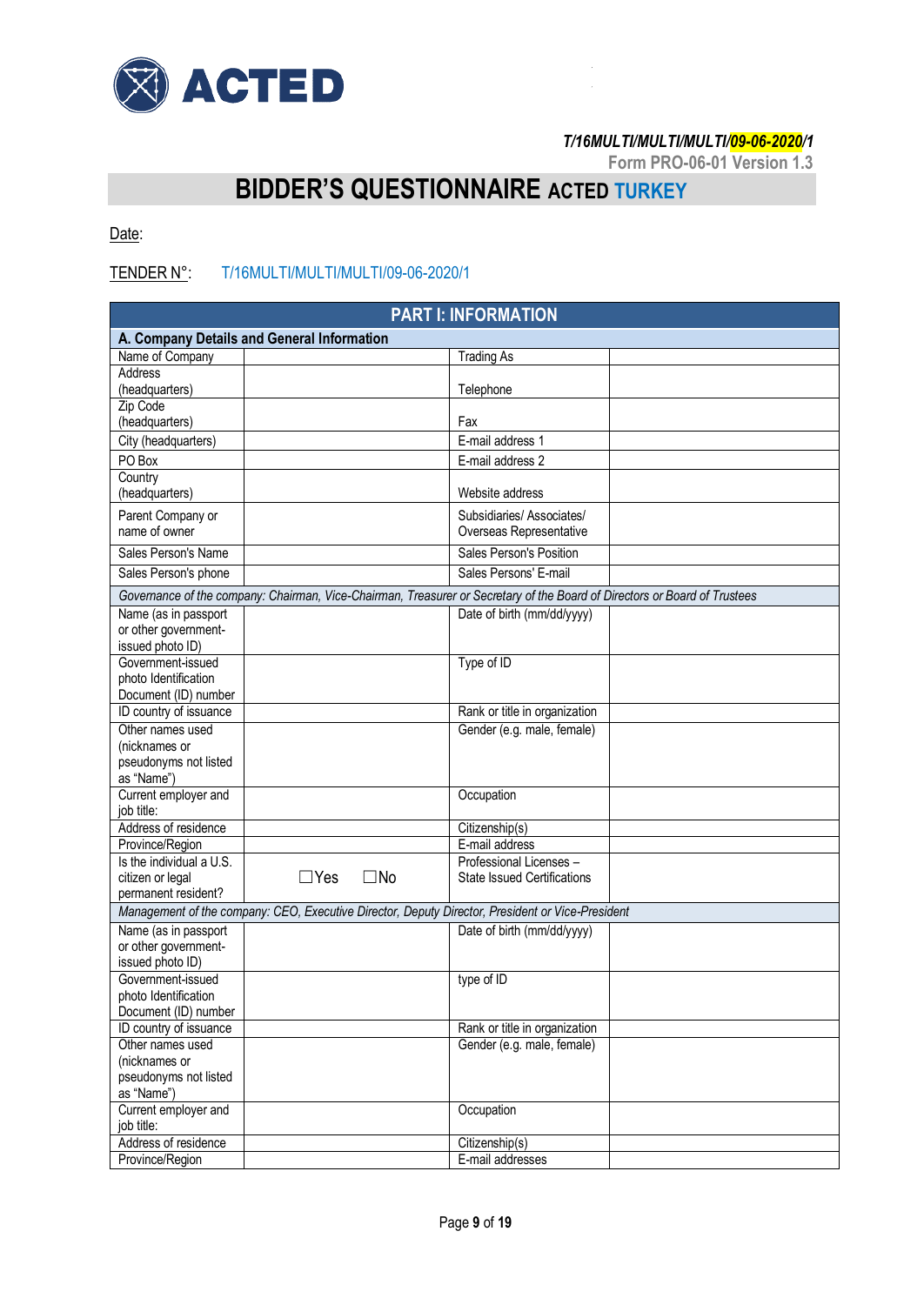

| Is the individual a U.S.                     |                                                                                      | Professional Licenses -                     |                            |              |
|----------------------------------------------|--------------------------------------------------------------------------------------|---------------------------------------------|----------------------------|--------------|
| citizen or legal                             | $\Box$ Yes<br>$\square$ No                                                           | <b>State Issued Certifications</b>          |                            |              |
| permanent resident?                          |                                                                                      |                                             |                            |              |
|                                              | Management of the company: Chief Finance Officer or Chief Accountant                 |                                             |                            |              |
| Name (as in passport                         |                                                                                      | Date of birth (mm/dd/yyyy)                  |                            |              |
| or other government-                         |                                                                                      |                                             |                            |              |
| issued photo ID)<br>Government-issued        |                                                                                      | type of ID                                  |                            |              |
| photo Identification                         |                                                                                      |                                             |                            |              |
| Document (ID) number                         |                                                                                      |                                             |                            |              |
| ID country of issuance                       |                                                                                      | Rank or title in organization               |                            |              |
| Other names used                             |                                                                                      | Gender (e.g. male, female)                  |                            |              |
| (nicknames or                                |                                                                                      |                                             |                            |              |
| pseudonyms not listed                        |                                                                                      |                                             |                            |              |
| as "Name")                                   |                                                                                      |                                             |                            |              |
| Current employer and                         |                                                                                      | Occupation                                  |                            |              |
| job title:                                   |                                                                                      |                                             |                            |              |
| Address of residence                         |                                                                                      | Citizenship(s)                              |                            |              |
| Province/Region                              |                                                                                      | E-mail addresses                            |                            |              |
| Is the individual a U.S.                     |                                                                                      | Professional Licenses -                     |                            |              |
| citizen or legal                             | $\Box$ Yes<br>$\square$ No                                                           | <b>State Issued Certifications</b>          |                            |              |
| permanent resident?                          |                                                                                      |                                             |                            |              |
| Company's staff & insurance<br>No. Full Time |                                                                                      |                                             |                            |              |
| Employees:                                   |                                                                                      | Employee average work wage per hour:        |                            |              |
|                                              |                                                                                      | Any employee(s) with relatives working with |                            |              |
| % of Men to Women:                           |                                                                                      | ACTED?                                      | $\Box$ Yes                 | $\square$ No |
| No. of Children:                             | What is the legal minimum wage paid?                                                 |                                             | $\Box$ Yes                 | $\square$ No |
|                                              |                                                                                      |                                             |                            |              |
| In what capacity?                            |                                                                                      | Are paid vacations offered?                 | $\Box$ Yes                 | $\square$ No |
| What are their ages?                         |                                                                                      | Are flexible working hours offered?         | $\Box$ Yes                 | $\square$ No |
| Name of insurance                            |                                                                                      |                                             |                            |              |
| company:                                     |                                                                                      | Staff covered by health insurance?          | $\Box$ Yes                 | $\square$ No |
| Description of the Company                   |                                                                                      |                                             |                            |              |
| Type of Business                             | Manufacturing                                                                        | Manufacturing                               |                            |              |
| (multiple choices                            | <b>Consulting Company</b>                                                            | Trader                                      |                            |              |
| possible):                                   | <b>Authorized Agent</b>                                                              |                                             |                            |              |
|                                              |                                                                                      | Other, please specify:                      |                            |              |
|                                              |                                                                                      |                                             |                            |              |
|                                              | Goods / supplies                                                                     | Works<br>$\vert \ \ \vert$                  |                            |              |
| Sector of Business                           |                                                                                      |                                             |                            |              |
| (multiple choices<br>possible):              | Services                                                                             |                                             |                            |              |
|                                              | Equipment                                                                            | Other, please specify : _                   |                            |              |
| Year Established:                            |                                                                                      | Country of registration:                    |                            |              |
| Licence number:                              |                                                                                      | Valid until:                                |                            |              |
|                                              |                                                                                      | $\Box$ Arabic                               |                            |              |
|                                              | English                                                                              |                                             |                            |              |
| Working languages:                           | French                                                                               | Chinese                                     |                            |              |
|                                              | Spanish                                                                              | Other, please specify : __                  |                            |              |
|                                              | $\Box$ English                                                                       | Arabic<br>$\Box$                            |                            |              |
| <b>Technical documents</b>                   | $\Box$ French                                                                        | Chinese                                     |                            |              |
| available in:                                |                                                                                      |                                             |                            |              |
|                                              | Spanish                                                                              | Other, please specify : _                   |                            |              |
| <b>B. Financial Information</b>              |                                                                                      |                                             |                            |              |
| VAT Number:                                  |                                                                                      | Tax Number:                                 |                            |              |
| Bank Name:                                   |                                                                                      | <b>Bank Account Number:</b>                 |                            |              |
|                                              |                                                                                      |                                             |                            |              |
| Bank Address:                                |                                                                                      | Account Name:                               |                            |              |
| Swift/BIC number:                            |                                                                                      | <b>Standard Payment Terms:</b>              |                            |              |
|                                              | Has the company been audited in the last 3 years?                                    |                                             | $\Box$ Yes<br>$\square$ No |              |
|                                              | Please attach a copy of the company's most recent Annual or Audited Financial Report |                                             | $\Box$ Attached            |              |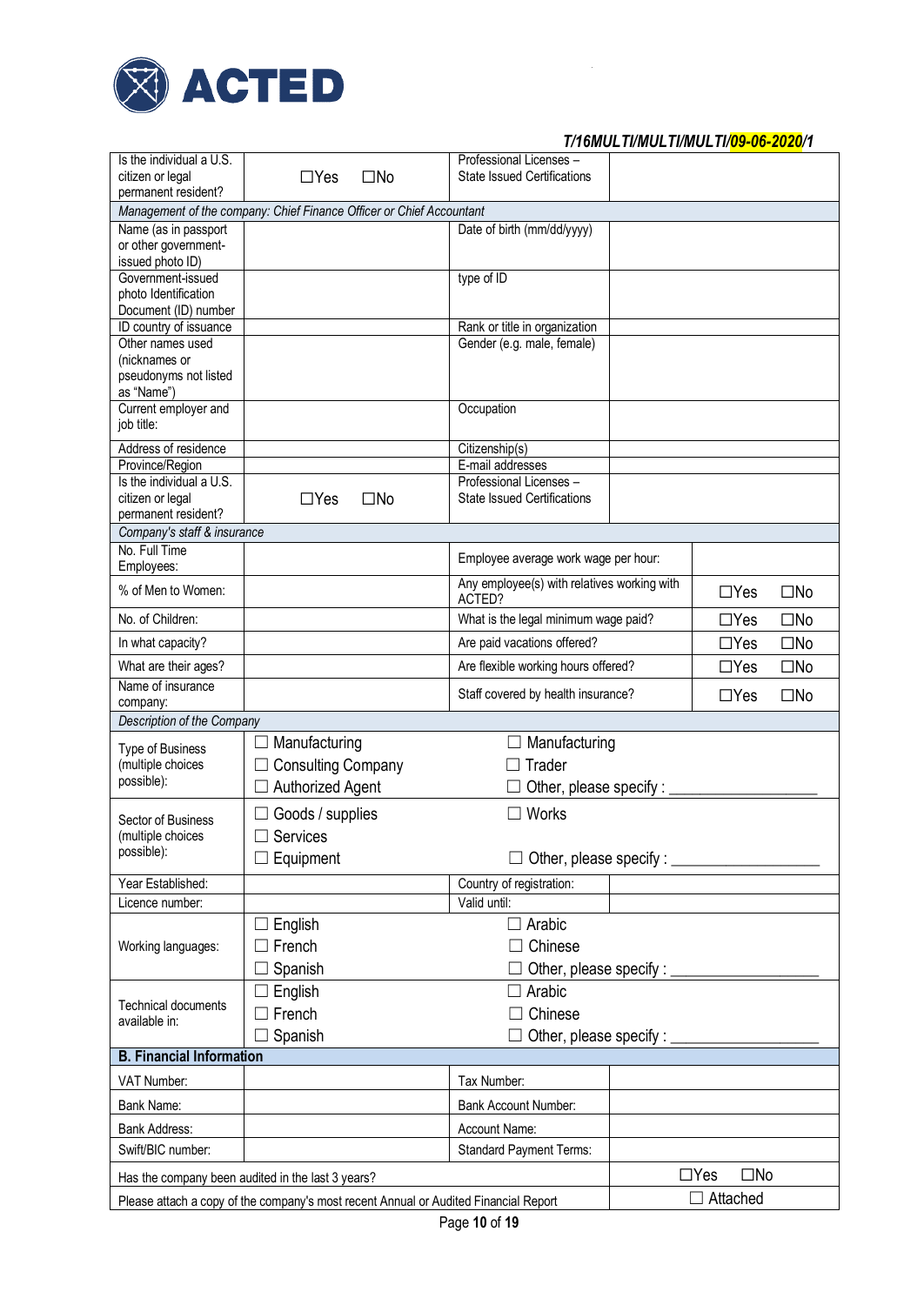

|               |                                                                   | Annual Value of Total Sales for the last 3 Years:         |                                                                           |                                                                                                                                    |                     |                            |
|---------------|-------------------------------------------------------------------|-----------------------------------------------------------|---------------------------------------------------------------------------|------------------------------------------------------------------------------------------------------------------------------------|---------------------|----------------------------|
| Year:<br>USD: |                                                                   |                                                           | Year:<br>USD:                                                             |                                                                                                                                    | Year:<br><b>USD</b> |                            |
|               |                                                                   | Annual Value of Export Sales for the last 3 years         |                                                                           |                                                                                                                                    |                     |                            |
| Year:         |                                                                   |                                                           | Year:                                                                     |                                                                                                                                    | Year:               |                            |
| USD:          |                                                                   |                                                           | USD:                                                                      |                                                                                                                                    | USD:                |                            |
|               | <b>C.</b> Experience                                              |                                                           |                                                                           |                                                                                                                                    |                     |                            |
|               |                                                                   |                                                           |                                                                           | Company's recent business with ACTED and/or other International Aid Agencies or United Nations Agencies:                           |                     |                            |
|               |                                                                   | Contact                                                   |                                                                           |                                                                                                                                    |                     |                            |
| $\#$          | Organisation                                                      | person                                                    | Phone/E-mail                                                              | Goods/Works/Services                                                                                                               | Value (USD)         | <b>Destination</b>         |
| 1             |                                                                   |                                                           |                                                                           |                                                                                                                                    |                     |                            |
| 2             |                                                                   |                                                           |                                                                           |                                                                                                                                    |                     |                            |
| 3             |                                                                   |                                                           |                                                                           |                                                                                                                                    |                     |                            |
| 4             |                                                                   |                                                           |                                                                           |                                                                                                                                    |                     |                            |
| 5             |                                                                   |                                                           |                                                                           |                                                                                                                                    |                     |                            |
|               | What is your company's main area of                               |                                                           |                                                                           |                                                                                                                                    |                     |                            |
| expertise?    |                                                                   |                                                           |                                                                           |                                                                                                                                    |                     |                            |
|               | What is your company's business                                   |                                                           | $\Box$ National                                                           | $\Box$ Restricted to (specify location) : $\Box$                                                                                   |                     |                            |
|               | coverage area?<br>To which countries has your                     |                                                           |                                                                           |                                                                                                                                    |                     |                            |
|               | company exported and/or managed                                   |                                                           |                                                                           |                                                                                                                                    |                     |                            |
|               | projects in the last 3 years?                                     |                                                           |                                                                           |                                                                                                                                    |                     |                            |
|               | Provide any other information that                                |                                                           |                                                                           |                                                                                                                                    |                     |                            |
|               | demonstrates your company's<br>qualifications and experience (eg. |                                                           |                                                                           |                                                                                                                                    |                     |                            |
| awards)       |                                                                   |                                                           |                                                                           |                                                                                                                                    |                     |                            |
|               | List any national or international                                |                                                           |                                                                           |                                                                                                                                    |                     |                            |
|               | Trade/Professional Organisations of                               |                                                           |                                                                           |                                                                                                                                    |                     |                            |
|               | which your company is a member                                    |                                                           |                                                                           |                                                                                                                                    |                     |                            |
|               | <b>D. Technical Capability</b>                                    |                                                           |                                                                           |                                                                                                                                    |                     |                            |
|               | Type of Quality Assurance Certificate                             |                                                           |                                                                           |                                                                                                                                    |                     | Attached                   |
| Documents     | Type of Certification/Qualification                               |                                                           |                                                                           |                                                                                                                                    |                     | $\Box$ Attached            |
|               | International Offices/Representation                              |                                                           |                                                                           |                                                                                                                                    |                     |                            |
|               |                                                                   |                                                           | List below up to 10 of the core Goods and/or Services your company sells: |                                                                                                                                    |                     |                            |
| 1)            |                                                                   |                                                           | 6)                                                                        |                                                                                                                                    |                     |                            |
| 2)            |                                                                   |                                                           | 7)                                                                        |                                                                                                                                    |                     |                            |
| 3)            |                                                                   |                                                           | 8)                                                                        |                                                                                                                                    |                     |                            |
| 4)            |                                                                   |                                                           | 9)                                                                        |                                                                                                                                    |                     |                            |
| 5)            |                                                                   |                                                           | 10)                                                                       |                                                                                                                                    |                     |                            |
|               |                                                                   |                                                           |                                                                           | List the main assets of your company (trucks & heavy machines, heavy & valuable equipment, premises & warehouses, production sites |                     |                            |
| etc.)<br>1)   |                                                                   |                                                           | 6)                                                                        |                                                                                                                                    |                     |                            |
| 2)            |                                                                   |                                                           | 7)                                                                        |                                                                                                                                    |                     |                            |
| 3)            |                                                                   |                                                           | 8)                                                                        |                                                                                                                                    |                     |                            |
| 4)            |                                                                   |                                                           | 9)                                                                        |                                                                                                                                    |                     |                            |
| 5)            |                                                                   |                                                           | 10)                                                                       |                                                                                                                                    |                     |                            |
|               | E. Miscellaneous                                                  |                                                           |                                                                           |                                                                                                                                    |                     |                            |
|               |                                                                   |                                                           | Does your company have an Environmental Policy? (Yes/No)                  |                                                                                                                                    |                     | $\square$ No<br>$\Box$ Yes |
|               |                                                                   |                                                           | Does your company have an Ethical Trading Policy? (Yes/No)                |                                                                                                                                    |                     | $\Box$ Yes<br>$\square$ No |
|               |                                                                   | Does your company have an Anti-terrorist Policy? (Yes/No) |                                                                           |                                                                                                                                    |                     | $\Box$ Yes<br>$\square$ No |
| (Yes/No)      |                                                                   |                                                           |                                                                           | Is your company compliant with the EU General Data Protection Regulation (or equivalent)?                                          |                     | $\square$ No<br>$\Box$ Yes |
|               |                                                                   |                                                           |                                                                           | If you answered yes to the above two questions, please attach copies of your policy:                                               |                     | Attached                   |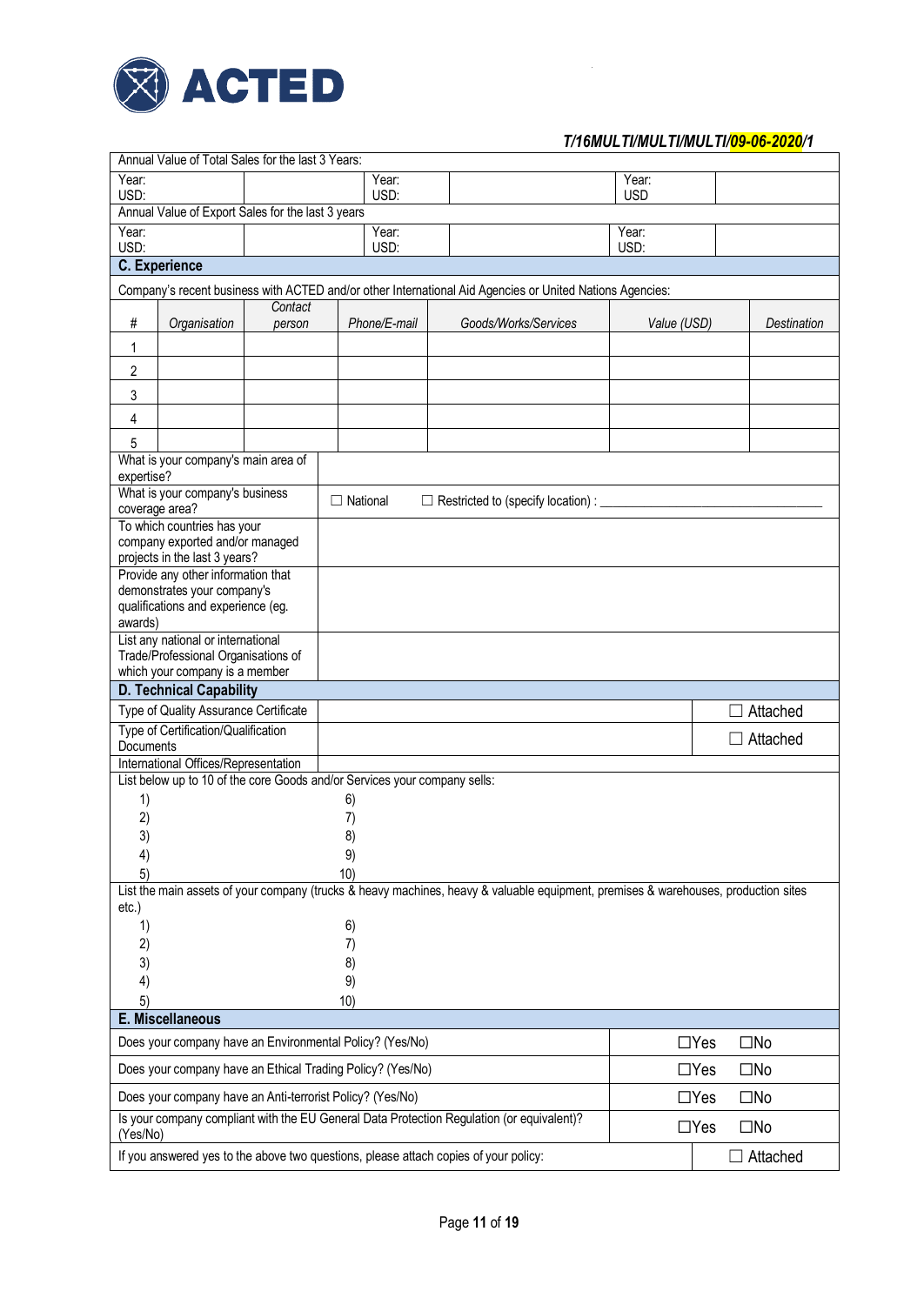

| Has your company ever been bankrupt, or is in the process of being wound up, having its affairs administered<br>by the courts, has entered into an arrangement with creditors, has suspended business activities, is the subject<br>of proceedings concerning these matters, or is in any analogous situation arising from a similar procedure<br>provided for in national law?                                                                                                                                                     |                                            |              |            | $\Box$ Yes                                                                | $\square$ No |  |                    |              |
|-------------------------------------------------------------------------------------------------------------------------------------------------------------------------------------------------------------------------------------------------------------------------------------------------------------------------------------------------------------------------------------------------------------------------------------------------------------------------------------------------------------------------------------|--------------------------------------------|--------------|------------|---------------------------------------------------------------------------|--------------|--|--------------------|--------------|
| If you answered yes,<br>please provide details:                                                                                                                                                                                                                                                                                                                                                                                                                                                                                     |                                            |              |            |                                                                           |              |  |                    |              |
| Has your company ever been convicted of an offence concerning its professional conduct by a judgment which<br>as force of res judicata?                                                                                                                                                                                                                                                                                                                                                                                             |                                            |              |            |                                                                           |              |  | $\Box$ Yes         | $\square$ No |
| If you answered yes,<br>please provide details:                                                                                                                                                                                                                                                                                                                                                                                                                                                                                     |                                            |              |            |                                                                           |              |  |                    |              |
| Has your company ever been guilty of grave professional misconduct proven by other means?                                                                                                                                                                                                                                                                                                                                                                                                                                           |                                            |              |            | $\Box$ Yes                                                                | $\square$ No |  |                    |              |
| If you answered yes,<br>please provide details:                                                                                                                                                                                                                                                                                                                                                                                                                                                                                     |                                            |              |            |                                                                           |              |  |                    |              |
| Has your company ever not fulfilled its obligations relating to the payment of social security contributions, or the<br>payment of taxes in accordance with the law of the country in which it is established, or with those of France, or<br>those of the country where the contract is to be performed?                                                                                                                                                                                                                           |                                            |              |            |                                                                           |              |  | $\Box$ Yes         | $\square$ No |
| If you answered yes,<br>please provide details:                                                                                                                                                                                                                                                                                                                                                                                                                                                                                     |                                            |              |            |                                                                           |              |  |                    |              |
| Has your company ever been the subject of a judgement, which has the force of res judicata for fraud,<br>corruption, involvement in a criminal organisation or any other illegal activity?                                                                                                                                                                                                                                                                                                                                          |                                            |              | $\Box$ Yes | $\square$ No                                                              |              |  |                    |              |
| If you answered yes,<br>please provide details:                                                                                                                                                                                                                                                                                                                                                                                                                                                                                     |                                            |              |            |                                                                           |              |  |                    |              |
| Has your company ever been declared to be in serious breach of contract for failure to comply with its<br>contractual obligations, following another procurement procedure or grant award procedure financed by a donor<br>country?                                                                                                                                                                                                                                                                                                 |                                            |              |            | $\Box$ Yes                                                                | $\square$ No |  |                    |              |
| If you answered yes,<br>please provide details:                                                                                                                                                                                                                                                                                                                                                                                                                                                                                     |                                            |              |            |                                                                           |              |  |                    |              |
| Has your company ever been declared to be in serious breach of contract for failure to comply with its<br>contractual obligations, following another procurement procedure or grant award procedure financed by a donor<br>country?                                                                                                                                                                                                                                                                                                 |                                            |              |            | $\Box$ Yes                                                                | $\square$ No |  |                    |              |
| If you answered yes,<br>please provide details:                                                                                                                                                                                                                                                                                                                                                                                                                                                                                     |                                            |              |            |                                                                           |              |  |                    |              |
| Has your company ever been in any dispute with any Government Agency, the United Nations, or International<br>Aid Organisations (including ACTED)?                                                                                                                                                                                                                                                                                                                                                                                  |                                            |              |            |                                                                           |              |  | $\Box$ Yes         | $\square$ No |
| If you answered yes,<br>please provide details:                                                                                                                                                                                                                                                                                                                                                                                                                                                                                     |                                            |              |            |                                                                           |              |  |                    |              |
| Do you agree with<br>terms of payment of 30<br>days?                                                                                                                                                                                                                                                                                                                                                                                                                                                                                | $\Box$ Yes                                 | $\square$ No |            | Do you accept visit of ACTED staff &<br>external auditors to your office? |              |  | $\Box$ Yes         | $\square$ No |
| <b>PART II: CERTIFICATION</b>                                                                                                                                                                                                                                                                                                                                                                                                                                                                                                       |                                            |              |            |                                                                           |              |  |                    |              |
| I, the undersigned warrant that the information provided in this form is correct, and in the event of changes, details will be provided to<br>ACTED as soon as possible in writing. I also understand that ACTED does not do business with companies, or any affiliates or subsidiaries,<br>which engage in any practices that are in breach of ACTED's Child Protection, Sexual Exploitation and Abuse Protection, Conflict of Interest,<br>Anti-fraud, Anti-terrorism Policy and Data Protection Policies (available on request). |                                            |              |            |                                                                           |              |  |                    |              |
| Name:                                                                                                                                                                                                                                                                                                                                                                                                                                                                                                                               |                                            |              | Date:      |                                                                           |              |  |                    |              |
| <b>Title/Position</b>                                                                                                                                                                                                                                                                                                                                                                                                                                                                                                               |                                            |              | Place:     |                                                                           |              |  |                    |              |
| E-mail address (for<br>contact for verification<br>purposes):                                                                                                                                                                                                                                                                                                                                                                                                                                                                       |                                            |              |            | Signature:                                                                |              |  |                    |              |
| Phone number (for<br>contact for verification<br>purposes):                                                                                                                                                                                                                                                                                                                                                                                                                                                                         |                                            |              | Stamp:     | Company                                                                   |              |  |                    |              |
| <b>Check list of supporting documents</b>                                                                                                                                                                                                                                                                                                                                                                                                                                                                                           |                                            |              |            |                                                                           |              |  | For ACTED use only |              |
| 1)<br><b>Trading license</b>                                                                                                                                                                                                                                                                                                                                                                                                                                                                                                        |                                            |              |            |                                                                           | Attached     |  | $\Box$ Checked     |              |
| 2)                                                                                                                                                                                                                                                                                                                                                                                                                                                                                                                                  | VAT registration/tax clearance certificate |              |            |                                                                           | Attached     |  | $\Box$ Checked     |              |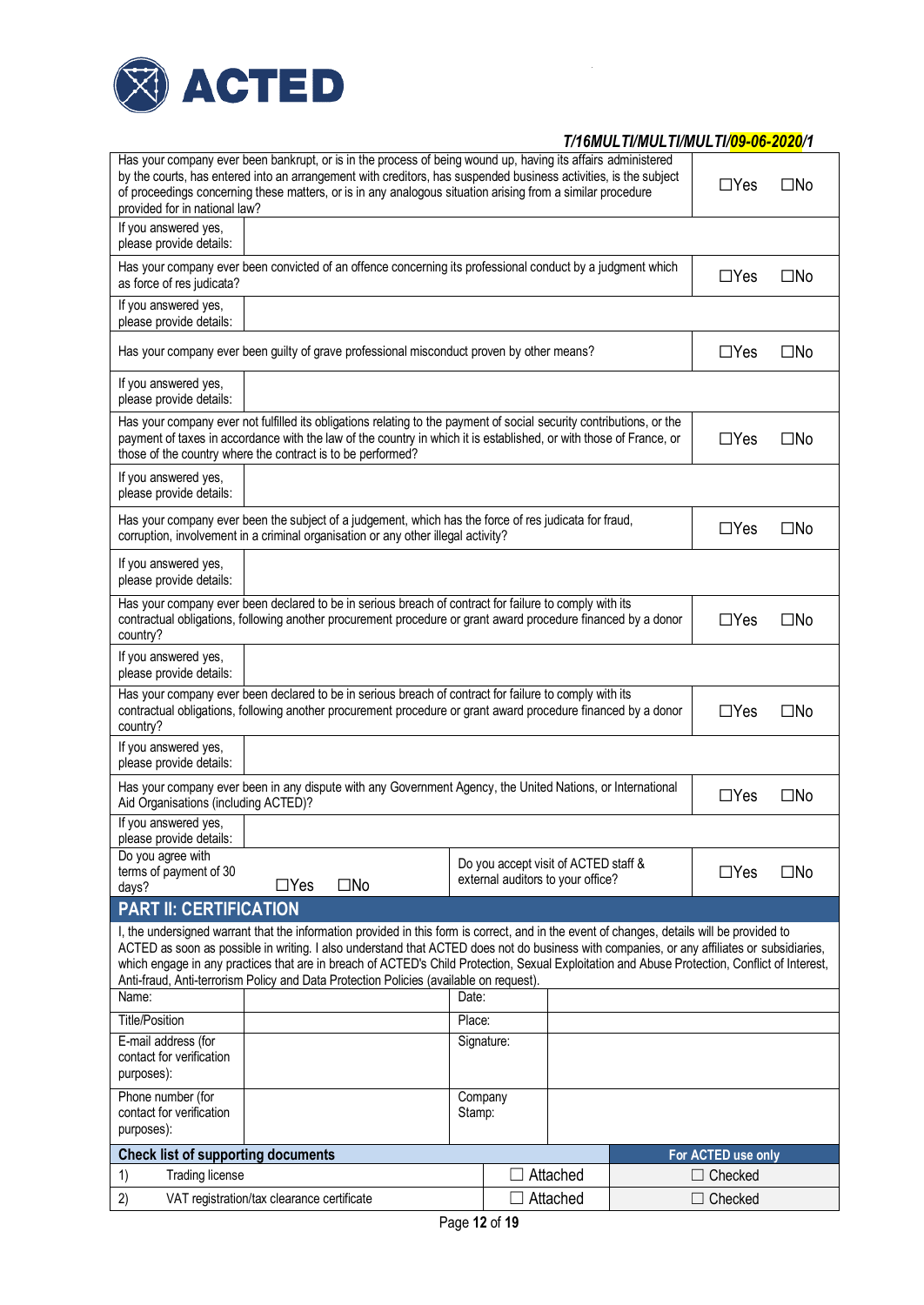

| 3)  | Company profile                                        | $\Box$ Attached | $\Box$ Checked |
|-----|--------------------------------------------------------|-----------------|----------------|
| 4)  | Proof of trading/dealership/agent                      | Attached        | $\Box$ Checked |
| 5)  | Evidence of similar contracts                          | $\Box$ Attached | $\Box$ Checked |
| 6)  | References                                             | $\Box$ Attached | $\Box$ Checked |
|     | Particulars of CEO and key personnel                   | $\Box$ Attached | $\Box$ Checked |
| 8)  | Articles of Association & Certificate of incorporation | Attached        | $\Box$ Checked |
| 9)  | Financial statements (latest)                          | $\Box$ Attached | $\Box$ Checked |
| 10) | Other (specify):                                       | Attached        | $\Box$ Checked |

I undersigned, certify that I am the designated legal representative of this Company, that the information provided above is correct and I am aware of the fact that I will be held responsible for providing false information.

I declare and certify that the information above is true and accurate to the best of my knowledge. I understand and accept any false or inaccurate information may result in the cancellation of any offer made by the Bidder, even if discovered later.

| Name | Position.<br>. |  |
|------|----------------|--|
|      |                |  |

Signature & Stamp:\_\_\_\_\_\_\_\_\_\_\_\_\_\_\_\_\_\_\_\_\_\_\_ Date: \_\_\_\_\_\_\_\_\_\_\_\_\_\_\_\_\_\_\_\_\_\_\_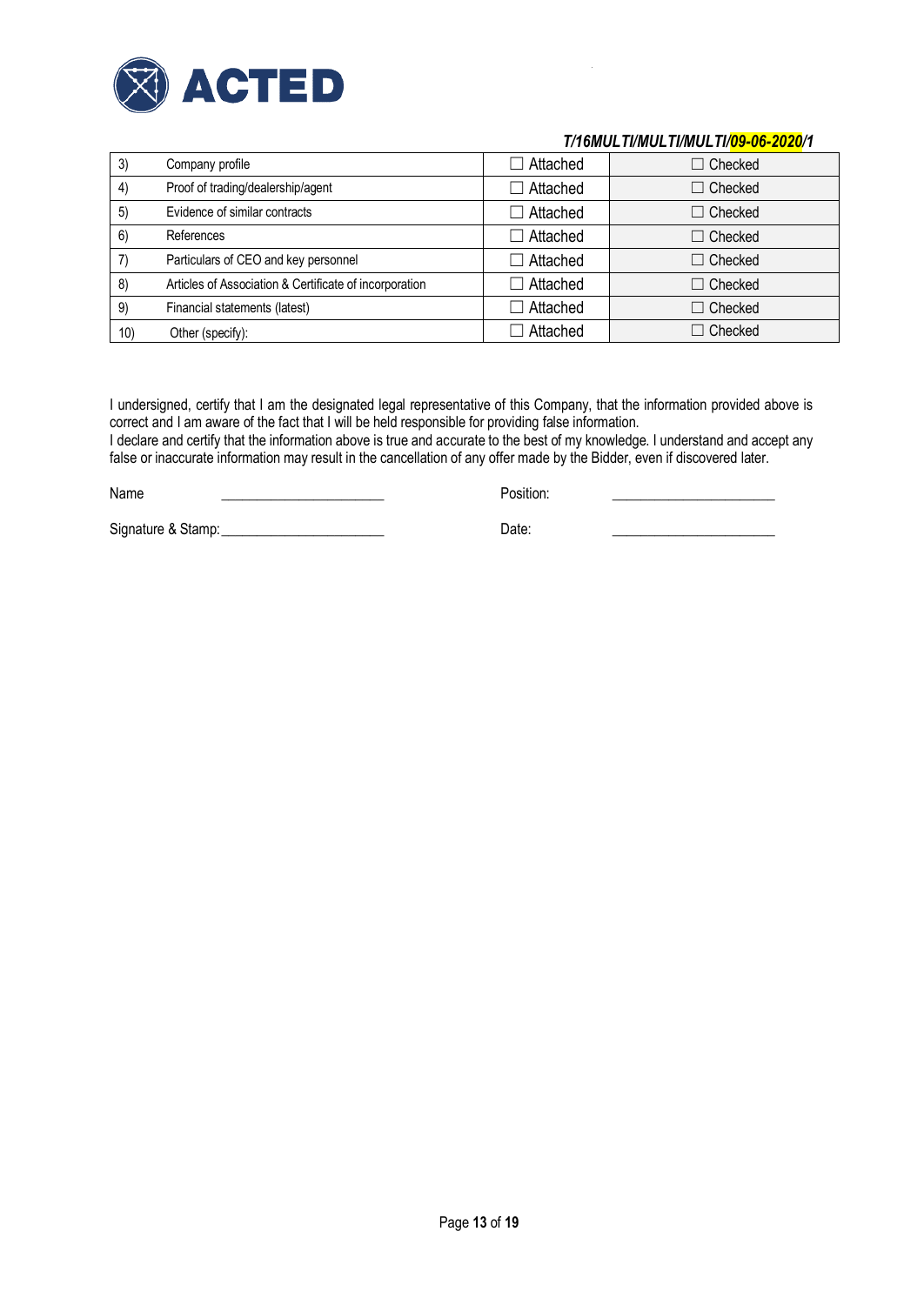

**Form PRO-06-02 Version 1.3**

# **BIDDER'S ETHICAL DECLARATION**

Date:

RFQ N°: *T/16MULTI/MULTI/MULTI/09-06-2020/1*

Bidder's name:

Bidder's address:

**CODE OF CONDUCT:**

### **1. Labour Standards**

The labour standards in this code are based on the conventions of the International Labour Organisation (ILO).

*Employment is freely chosen*

There is no forced, bonded or involuntary prison labour. Workers are not required to lodge `deposits' or their identity papers with the employer and are free to leave their employer after reasonable notice.

*Freedom of association and the right to collective bargaining are respected*

Workers, without distinction, have the right to join or form trade unions of their own choosing and to bargain collectively. The employer adopts an open attitude towards the legitimate activities of trade unions. Workers representatives are not discriminated against and have access to carry out their representative functions in the workplace. Where the right to freedom of association and collective bargaining is restricted under law, the employer facilitates, and does not hinder, the development of parallel means for independent and free association and bargaining.

*Working conditions are safe and hygienic*

A safe and hygienic working environment shall be provided, bearing in mind the prevailing knowledge of the industry and of any specific hazards. Adequate steps shall be taken to prevent accidents and injury to health arising out of, associated with, or occurring in the course of work, by minimising, so far as is reasonably practicable, the causes of hazards inherent in the working environment. Workers shall receive regular and recorded health and safety training, and such training shall be repeated for new or reassigned workers. Access to clean toilet facilities and potable water and, if appropriate, sanitary facilities for food storage shall be provided. Accommodation, where provided, shall be clean, safe, and meet the basic needs of the workers. The company observing the standards shall assign responsibility for health and safety to a senior management representative.

*Child Labour shall not be used*

There shall be no new recruitment of child labour. Companies shall develop or participate in and contribute to policies and programmes, which provide for the transition of any child found to be performing child labour to enable her/him to attend and remain in quality education until no longer a child. Children and young people under 18 years of age shall not be employed at night or in hazardous conditions. These policies and procedures shall conform to the provisions of the relevant International Labour Organisation (ILO) standards.

*Living wages are paid*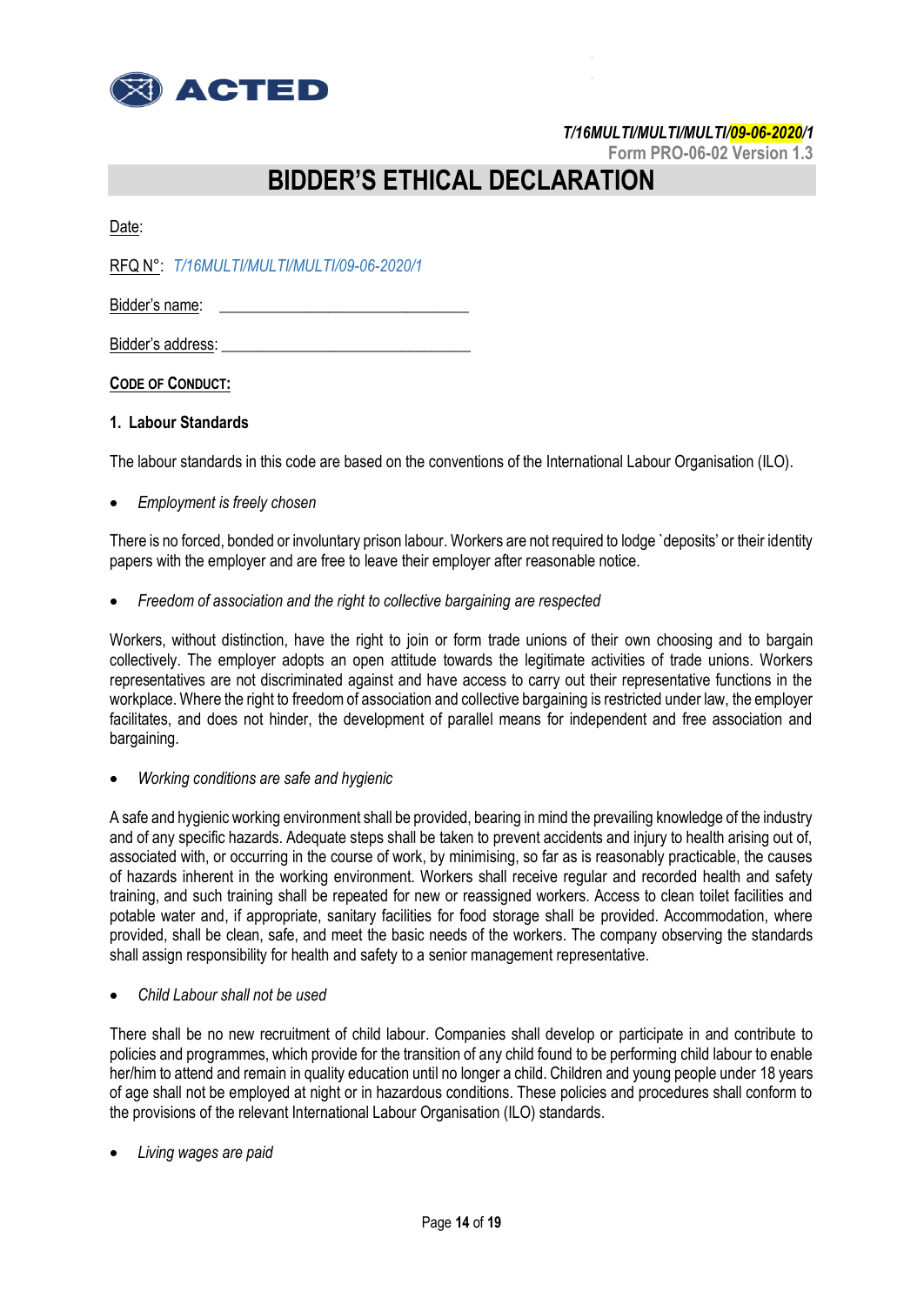

Wages and benefits paid for a standard working week meet, at a minimum, national legal standards or industry benchmarks. In any event wages should always be high enough to meet basic needs and to provide some discretionary income. All workers shall be provided with written and understandable information about their employment conditions in respect to wages before they enter employment, and about the particulars of their wages for the pay period concerned each time that they are paid. Deductions from wages as a disciplinary measure shall not be permitted nor shall any deductions from wages not provided for by national law be permitted without the express and informed permission of the worker concerned. All disciplinary measures should be recorded.

*Working hours are not excessive*

Working hours comply with national laws and benchmark industry standards, whichever affords greater protection. In any event, workers shall not on a regular basis be required to work in excess of the local legal working hours. Overtime shall be voluntary, shall not exceed local legal limits, shall not be demanded on a regular basis and shall always be compensated at a premium rate.

*No discrimination is practised*

There is no discrimination in hiring, compensation, access to training, promotion, termination or retirement based on race, caste, national origin, religion, age, disability, gender, marital status, sexual orientation, union membership or political affiliation.

*Regular employment is provided*

To every extent possible work performed must be on the basis of a recognised employment relationship established through national law and practice. Obligations to employees under labour or social security laws and regulations arising from the regular employment relationship shall not be avoided through the use of labour-only contracting, sub-contracting or home-working arrangements, or through apprenticeship schemes where there is no real intent to impart skills or provide regular employment, nor shall any such obligations be avoided through the excessive use of fixed-term contracts of employment.

*No harsh or inhumane treatment is allowed*

Physical abuse or discipline, the threat of physical abuse, sexual or other harassment and verbal abuse or other forms of intimidation shall be prohibited.

### **B. Environmental Standards**

Suppliers should as a minimum comply with all statutory and other legal requirements relating to the environmental impacts of their business. Detailed performance standards are a matter for suppliers, but should address at least the following:

*Waste Management*

Waste is minimised and items recycled whenever this is practicable. Effective controls of waste in respect of ground, air, and water pollution are adopted. In the case of hazardous materials, emergency response plans are in place.

*Packaging and Paper*

Undue and unnecessary use of materials is avoided, and recycled materials used whenever appropriate.

*Conservation*

Processes and activities are monitored and modified as necessary to ensure that conservation of scarce resources, including water, flora and fauna and productive land in certain situations.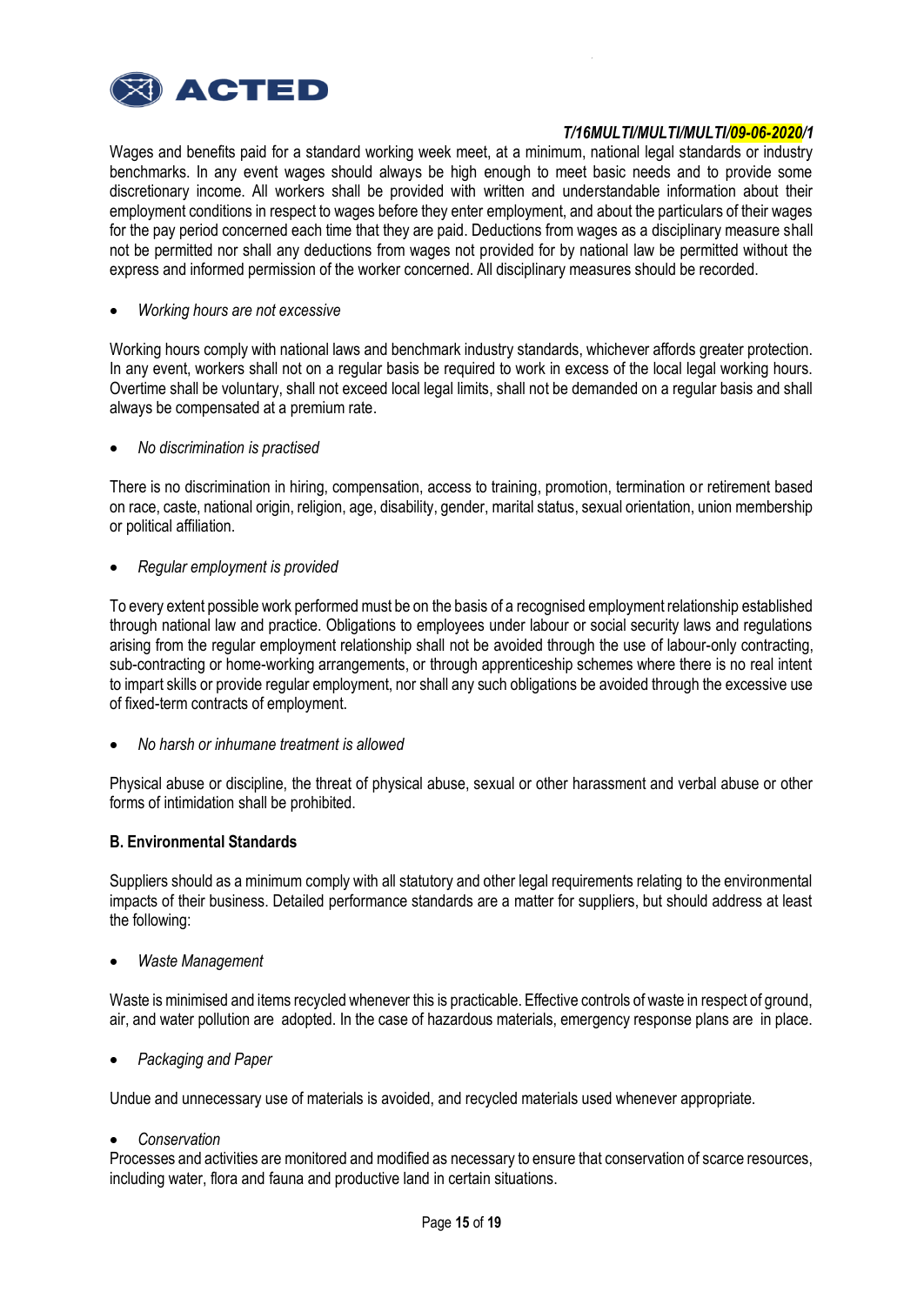

*Energy Use* 

All production and delivery processes, including the use of heating, ventilation, lighting, IT systems and transportation, are based on the need to maximise efficient energy use and to minimise harmful emissions.

*Safety precautions for transport and cargo handling*

All transport and cargo handling processes are based on the need to maximise safety precautions and to minimise poential enjuries to ACTED beneficiaries and staff as well as the suppliers's employees or those of its subcontractors.

### **C. Business Behaviour**

The conduct of the supplier should not violate the basic rights of ACTED's beneficiaries.

The supplier should not be engaged

1. in the manufacture of arms

2. in the sale of arms to governments which systematically violate the human rights of their citizens; or where there is internal armed conflict or major tensions; or where the sale of arms may jeopardise regional peace and security.

### **D. ACTED procurement rules and regulations**

Suppliers should comply with ACTED procurement rules and regulations outlines in ACTED Logistics Manual Version 1.2. or above. In particular, ACTED's procurement policy set out in Section 2.1 and 2.4. (contract awarding). By doing so, Suppliers acknowledge that they do not find themselves in any of the situations of exclusion as refered to under section 2.4.2.

### **Operating Principles**

The implementation of the Code of Conduct will be a shared responsibility between ACTED and its suppliers, informed by a number of operating principles, which will be reviewed from time to time.

### ACTED will:

1. Assign responsibility for ensuring compliance with the Code of Conduct to a senior manager.

2. Communicate its commitment to the Code of Conduct to employees, supporters and donors, as well as to all suppliers of goods and services.

3. Make appropriate human and financial resources available to meet its stated commitments, including training and guidelines for relevant personnel.

4. Provide guidance and reasonable non-financial support to suppliers who genuinely seek to promote and implement the Code standards in their own business and in the relevant supply chains, within available resources.

5. Adopt appropriate methods and systems for monitoring and verifying the achievement of the standards.

6. Seek to maximise the beneficial effect of the resources available, e.g. by collaborating with other NGOs, and by prioritising the most likely locations of non-compliance.

### ACTED expects suppliers to:

1. Accept responsibility for labour and environmental conditions under which products are made and services provided. This includes all work contracted or sub-contracted and that conducted by home or other out-workers.

2. Assign responsibility for implementing the Code of Conduct to a senior manager.

3. Make a written Statement of Intent regarding the company's policy in relation to the Code of Conduct and how it will be implemented, and communicate this to staff and suppliers as well as to ACTED.

Both parties will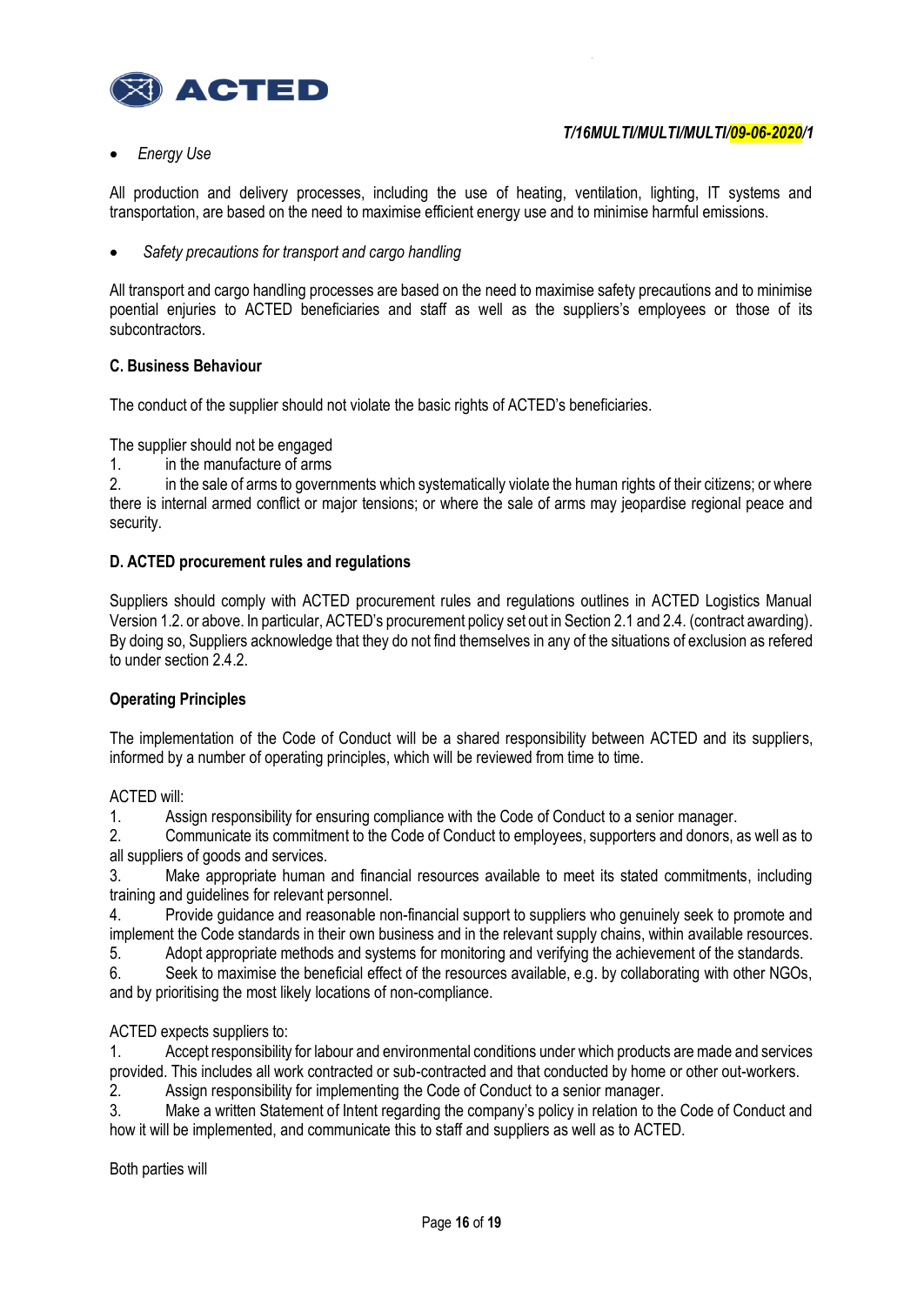

1. require the immediate cessation of serious breaches of the Code and, where these persist, terminate the business relationship.

2. Seek to ensure all employees are aware of their rights and involved in the decisions which affect them.

3. Avoid discriminating against enterprises in developing countries.

4. Recognise official regulation and inspection of workplace standards, and the interests of legitimate trades unions and other representative organisations.

5. seek arbitration in the case of unresolved disputes.

### **Qualifications to The Policy Statement**

The humanitarian imperative is paramount. Where speed of deployment is essential in saving lives, ACTED will purchase necessary goods and services from the most appropriate available source.

ACTED can accept neither uncontrolled cost increases nor drops in quality. It accepts appropriate internal costs but will work with suppliers to achieve required ethical standards as far as possible at no increase in cost or decrease in quality.

I undersigned \_\_\_\_\_\_\_\_\_\_\_\_\_\_\_\_\_\_\_\_\_\_\_\_\_\_, agree to adopt the above Code of Conduct and to commit to comply with the labour and environmental standards specified, both in my own company and those of my suppliers.

Name & Position of Tenderer's authorized representative

Authorized signature

Stamp: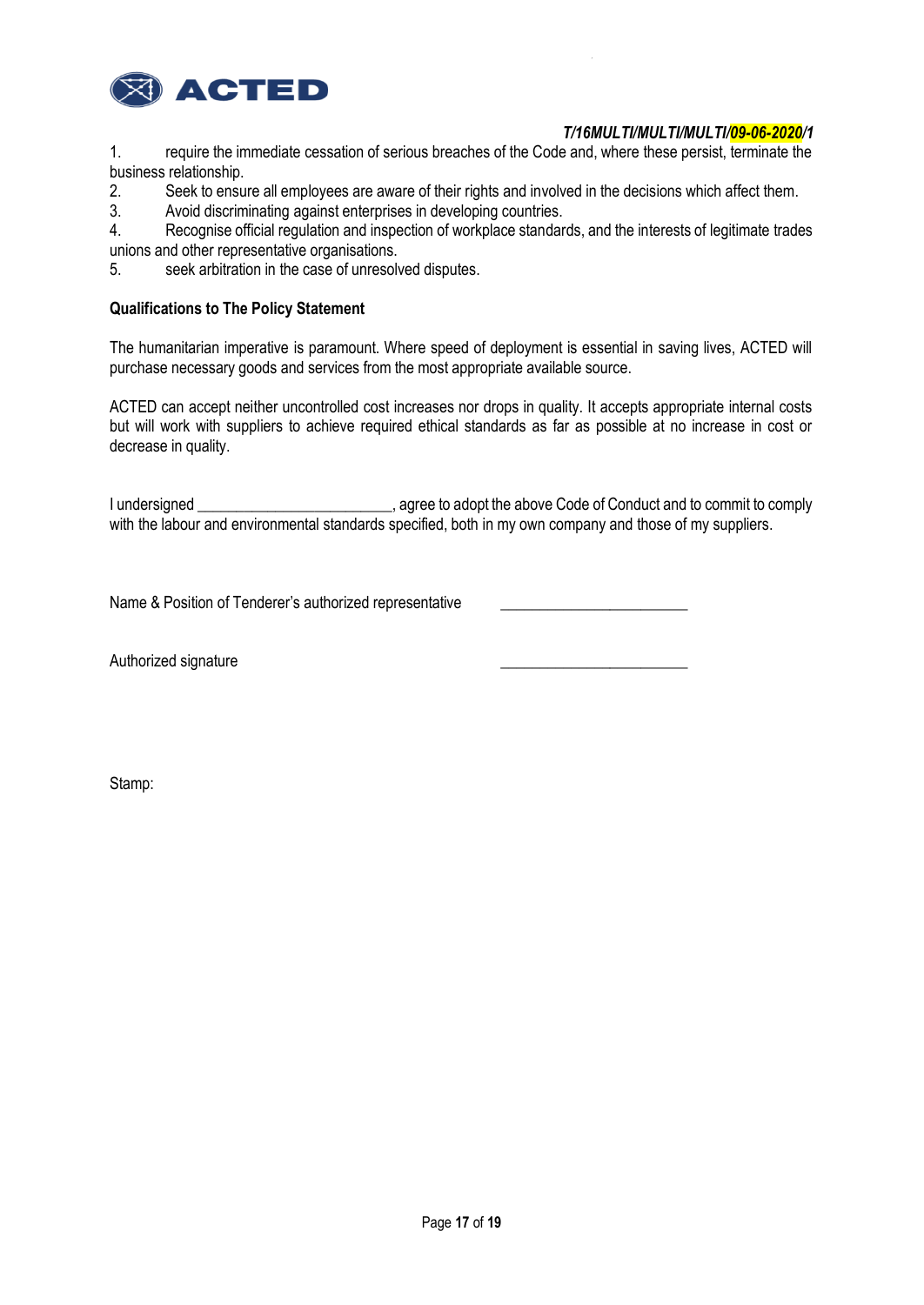

# **CONSENT LETTER ACTED TURKEY**

With this document that you fill in, your personal data that you share with ACTED are collected within the scope of tender process in order to carry out proposal assessments. During this process, ACTED will store physically or electronically the data you have shared, classify under the relevant headings and share, if necessary, with ACTED headquarters abroad. In addition, the company will keep these data within the scope of the tender process and determine a reasonable period in accordance with the purpose of retention after the termination of this process. In addition, you have the right to request to change, update, destroy or anonymize your data and reserve the rights listed under the article 11 of the Personal Data Protection Law ("PDPL") numbered 6698. You may use such rights by contacting ACTED. Upon this request, your data will be changed, updated, destroyed or anonymized or other necessary actions will be taken by ACTED accordingly to PDPL. Any request in order to exercise these rights must be sent by e-mail to the following address: [turkey.tender@acted.org](mailto:turkey.tender@acted.org) or by mail to the following address: **General Şükrü Kanatlı Mah. Atatürk Cad. No:190 Sarı Center Kat: 6,7 31030 Antakya Hatay, TURKEY**, along with the copy of a signed identity document.

It is understood that you have obtained the necessary consent from the relevant people to process their personal data of the mentioned people in this document. In this context, you accept and undertake that the legal responsibility for the processing of this data.

I, hereby, accept and declare that I submitted my personal within the scope this document to ACTED with my explicit consent upon explained data processing purposes, method of data collection, legal reasons, my legal rights and the purpose of transfer of my data abroad above by ACTED.

| Name/Surname |  |
|--------------|--|
| Date         |  |
| Signature    |  |